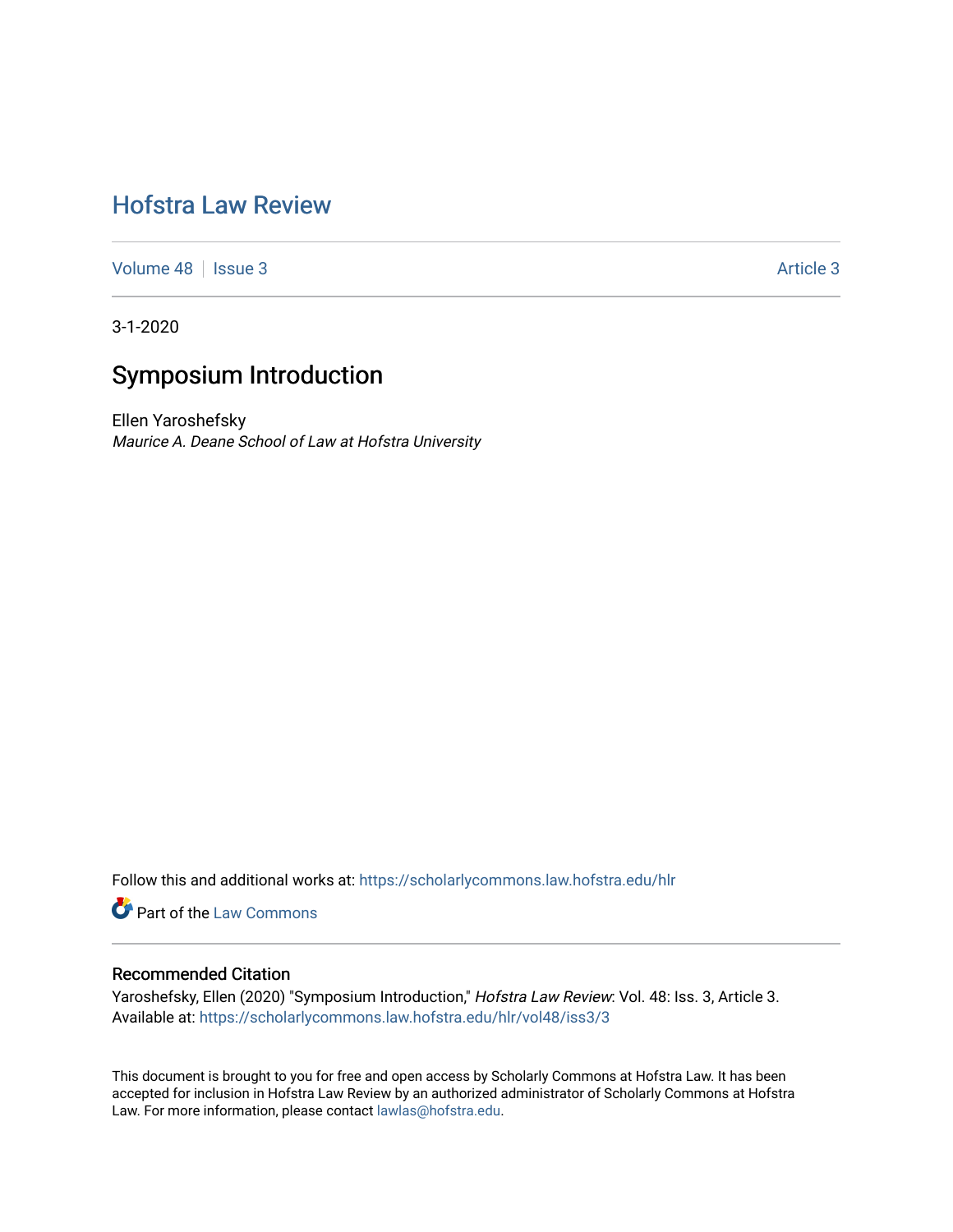## **SYMPOSIUM INTRODUCTION: LEADING** DIFFERENTLY **ACROSS DIFFERENCE CONFERENCE**

### *Ellen Yaroshefsky\**

The Articles in this Symposium issue emanate from a November **8, 2019** conference at the Association of the Bar of the City of New York to explore why it is so difficult to diversify the legal profession. The conference challenge was **"Why** don't we do better in leadership around equity and inclusion?"

More than **250** lawyers, academics, deans, judges, and public service professionals gathered for this day-long interactive conference. This conference was organized **by** the Freedman Institute for the Study of Legal Ethics at the Maurice **A.** Deane School of Law at Hofstra University, and was cosponsored **by** the Association of American Law Schools **("AALS")** Leadership Section, seven New York area law schools, the New York State Unified Court System, several prominent national law firms, and private sponsors. The planning committee included the **AALS** Leadership Section's executive committee whose members are national figures in leadership training.

The conference acknowledged that the legal profession and law schools exist in a time of profound changes in the culture and in lawyering across various fields, yet the legal profession lags behind business and other professions in promoting equity and inclusion. It behooves us to do better. We understand the need for leadership training, yet we do not make equity and inclusion the center of that training. We asked and sought to provide answers to the following questions: How do we promote leadership training in law schools in a more inclusive and forward-thinking manner? How does the profession and the academy

**<sup>\*</sup>** Professor of Legal Ethics and Director of the Monroe H. Freedman Institute for the Study of Legal Ethics at the Maurice **A.** Deane School of Law at Hofstra University. **My** profound thanks to all of the conference planners and sponsors; to the presenters at the conference; and for the assistance provided **by** the Freedman Social Justice Fellows; and **by** Hofstra staff Deborah Grattan, Judith Black, and Andrew Berman. I express gratitude to Dean Gail Prudenti for her ongoing support that enhanced the success of this conference. I thank the *Hofstra Law Review* for their diligent work in producing this Symposium.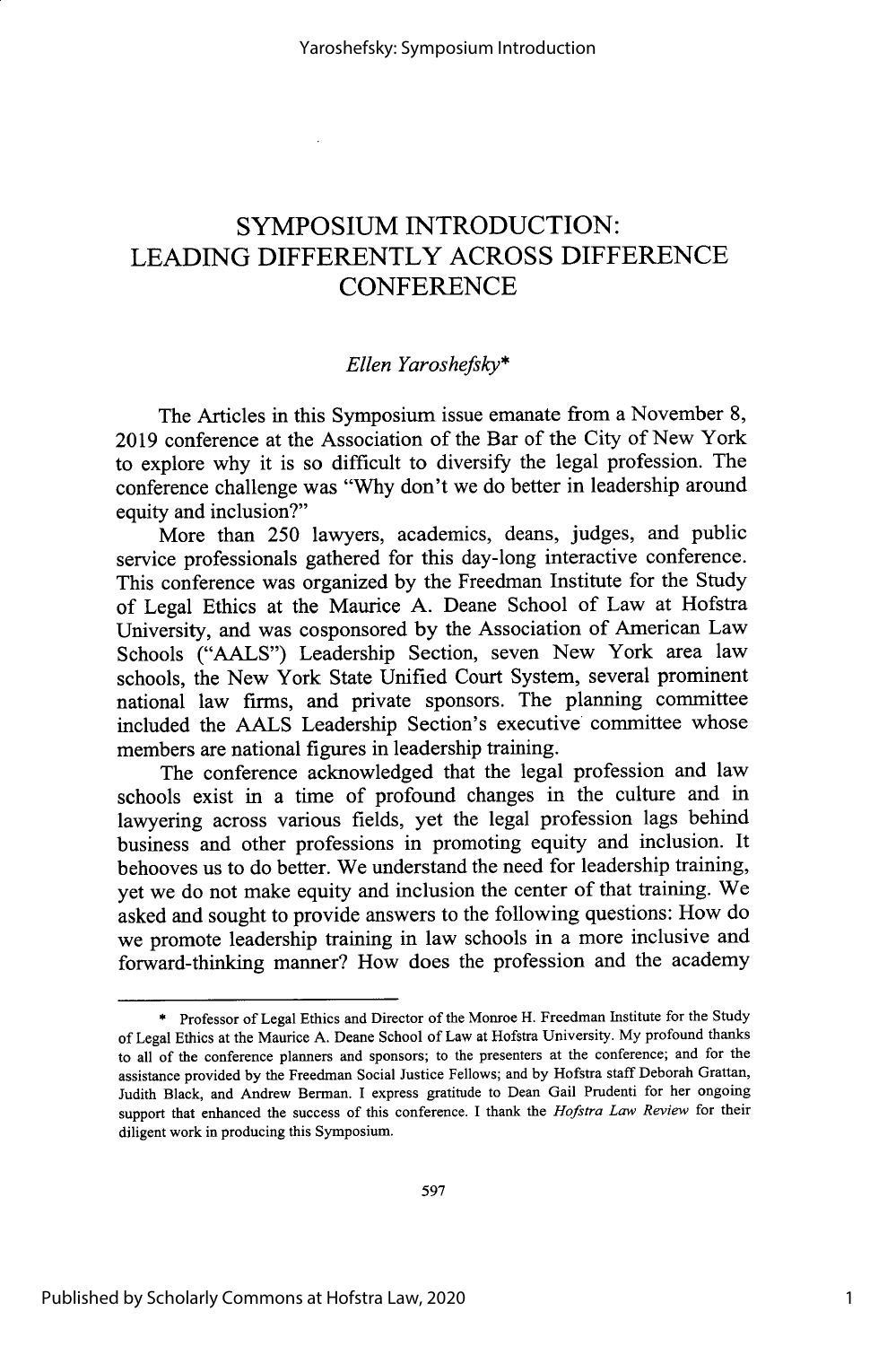**598** *HOFSTRA LAW REVIEW* [Vol. **48:597**

confront the need to develop cultural competence, deal with gender, race, and other identities affecting full participation, and address generational differences? **Why** have we not done better in equity and inclusion? The articles in this issue explore and deepen many of the conference themes and issues.

As we began the conference, **I** noted that we do not even have a common language and framework to discuss these difficult issues. We are a part of communities that hold many different identities and relationships to power. We can be privileged in one environment but excluded in another. The notion of who is an insider and who is an outsider is relative depending on the environment in which one finds oneself. We need to change ourselves, our colleagues, and our institutions. This conference of intense and engaging discussions attempted to begin that process. It reiterated the often-stated notion that we all have to be prepared to be uncomfortable to move forward.

New York University Professor Anthony Thompson set the stage to prepare us to learn to be uncomfortable with his introductory talk. His keynote address, *Stepping up to the Challenge of Leadership on Race,* was a provocative presentation that addressed why leadership training is necessary and what it means in a diverse world.' He challenged us to make diversity, equity, and inclusion the center of that training. He artfully noted that we need to acknowledge that race is the defining issue of our time and that we need to drill down to understand the effect of our privilege and burdens based on race. He focused upon the justice system's need to break down structures that enable racism and to build toward a country that faces its racial legacy and its racist past. He set the stage for the day's panels. How do we do it?

Professors Susan Sturm and Akilah Folami then engaged in a conversation that began to explore this question.<sup>2</sup> They noted that we need to be proactive, take risks, and develop new competencies. This requires navigating a set of tensions as part of both lawyer-leadership development generally and building the capacity to navigate across difference. For instance, law may be reactive, but leadership is proactive. Lawyers learn to be risk averse, but leadership requires risk-taking. These tensions, among others in legal training, present profound challenges. Their fascinating dialogue, printed in this volume, confronts the difficulties in ensuring that race and gender are at the center of leadership training. In short, they discuss how to engage in culture change.

2

**<sup>1.</sup>** Anthony **C.** Thompson, *Stepping Up to the Challenge of Leadership on Race, 48* **HOFSTRA L. REV. 735 (2020).** 

<sup>2.</sup> Akilah Folami **&** Susan Sturm, *The Paradox of Legal Training and Leadership: <sup>A</sup> Conversation Between Akilah Folami and Susan Sturm,* 48 HOFSTRA L. REV. **603** (2020).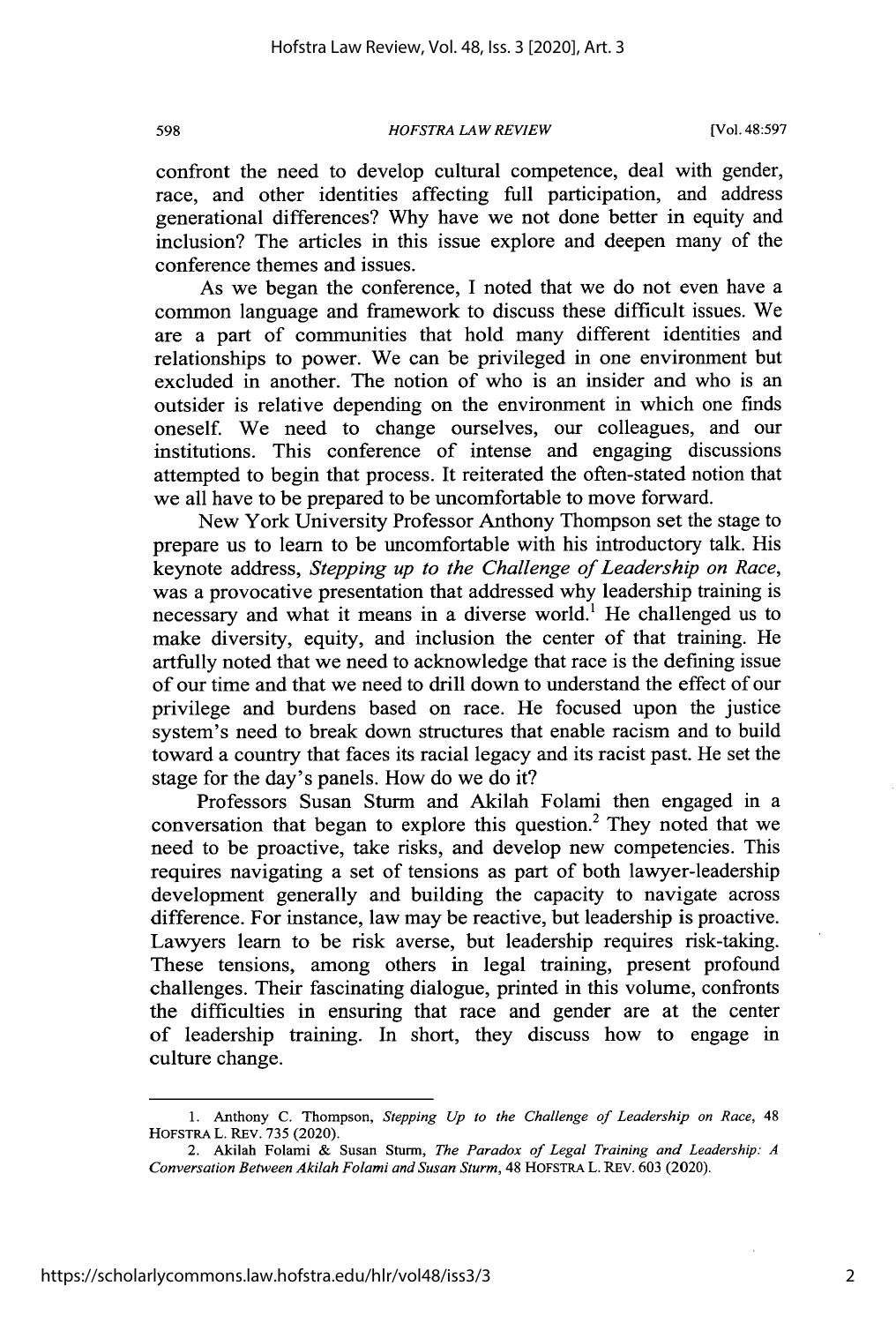#### *SYMPOSIUM INTRODUCTION* 2020]1 **599**

The conference then explored these themes through interactive panels and presentations about law practice and the legal academy. The academic panel with Dean Angela Omwuachi-Willig of Boston University School of Law, Dean Song Richardson of the University of California, Irvine School of Law, Vice Dean Ann Cammett and Dean of Admissions Degna Levister, both of City University of New York Law School, and Professor Susan Jones of The George Washington University Law School provided concrete ideas to diversify law schools. Among the suggestions was to change the pipeline into law school **by** reexamining admission criteria. Law schools should start relying heavily on applicants' past history demonstrating emotional intelligence, grit, perseverance, and other factors instead of the **LSAT** and grades main paradigm. Schools should consider more than standard measures of success. Other concrete suggestions included changing syllabi and exercises to incorporate methods of learning beyond casebooks, changing the 1L curriculum to reflect a more diverse culture, creating spaces to confront unfairness entrenched in the law, talking about and normalizing experiences of failure to relieve pressure on students, creating effective mentorships, reducing costs whenever possible **by** considering use of older casebooks and online readings, and providing implicit bias trainings for all students and faculty alike on an ongoing basis. Overall, on this panel and the others throughout the day, there was agreement that one-day diversity trainings are insufficient. Race and gender need to be included in every conversation, particularly ones around leadership training.

The panel entitled "Leadership on Cross Cultural Competencies: Race and Ethnicity," drilled down into particular competencies necessary for effective leadership including experiences of growth **by** "learning to be uncomfortable" in exploring race and ethnicity. The remarkable panelists from the bench, bar, and academy challenged the audience to have frank and difficult conversations, to start reframing issues when discussing diversity with white colleagues, to recognize that race and gender are difficult topics, and that cultural change comes via short term shifts. Judge Julie Bernard of the Massachusetts District Court described how she and others worked to move that court toward greater equity and inclusion **by** constant engagement, not a day-long implicit bias training.

The "Leadership and Gender" panel began with Professor Swethaa Ballakrishnen exploring the issue of how we define gender followed **by** Professor Deborah Rhode discussing the structural impediments to the advancements of women in the profession. The engaging conversation among panelists including retired federal Judge Shira Scheindlin, the Director of Attorney Development at Cadwalader, Wikersham **&** Taft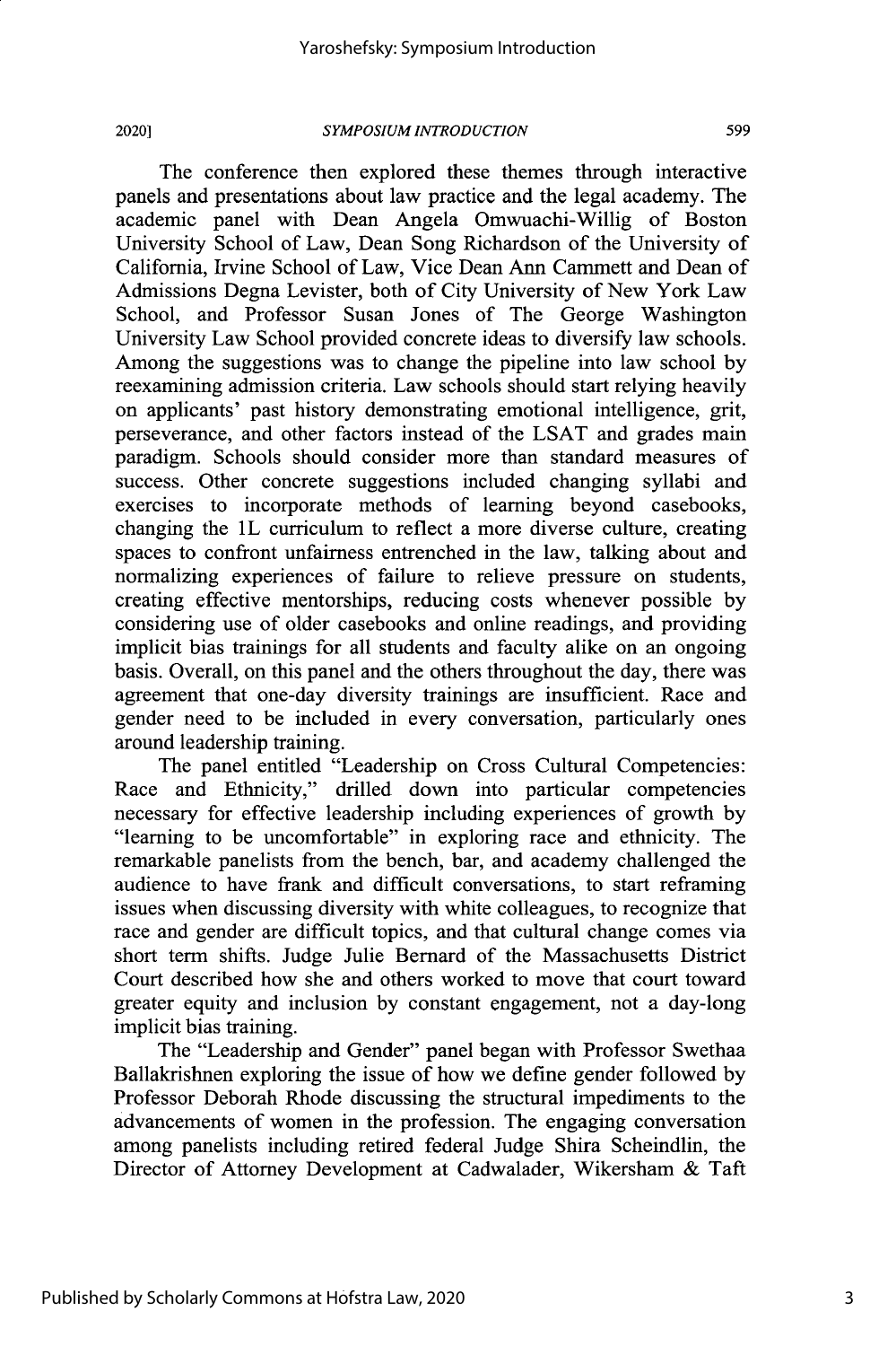**600** *HOFSTRA LAW REVIEW* [Vol. **48:597**

LLP, Aisha Greene, and the Deputy Commissioner of the New York City Fire Department, Cecilia Loving, who had remarkable success in diversifying the fire department.

The unique panel that ended the day was "Leadership Across Generations." Listening to the perspectives of Millennials, Generation X, and Generation Z pointed to the critical need to address cultural differences among generations including issues such as work-life balance, work direction, mindfulness, and most significantly, coping with student debt. These lawyers and law students, who are the future of this profession, challenged the audience to change and to acknowledge incorporations of new voices in leadership.

The articles in this Symposium issue, written **by** many of the profession's luminaires in scholarship and training on leadership, amplify the conference's themes.

Professors Donald **J.** Polden and Leah Jackson Teague, in *More Diversity Requires More Inclusive Leaders Leading by Example in Law Organizations,* convincingly demonstrate that while there have been impressive, positive steps taken to make law firms supportive of diverse workforces, more must be done to address the challenges of insufficient diversity of professional staff in law firms and other law practice organizations. $3$  As they note, it is disappointing that there are not sufficient efforts to enhance inclusion of members of groups underrepresented in the legal profession.

They distinguish between diversity, inclusion, and equity, and make the critical point that equity is the goal. Diversity is the first step, and inclusion is the effort and actions necessary to move toward the goal. Polden and Teague conclude **by** providing tools for assessing the effectiveness of law organization leadership for diversity.

Professor Susan Jones, in *The Case for Leadership Coaching in Law Schools: A New Way to Support Professional Identity,* undertakes an examination of individual coaching for law students akin to the leadership coaching undertaken **by** executives and others in the business and law worlds.<sup>4</sup> Jones documents the effectiveness of such coaching, notably in its success in developing skills necessary to lead complex organizations and points out that top graduate business schools have incorporated leadership courses and individualized leadership coaching into the curriculum. Today, leadership coaching is viewed very positively, and lawyers and other professionals look toward employers that offer tailored professional development opportunities. She argues

**<sup>3.</sup>** Donald **J.** Polden **&** Leah Jackson **Teague,** *More Diversity Requires More Inclusive Leaders Leading By Example in Law Organizations,* 48 **HOFSTRA** L. **REV.681** (2020).

*<sup>4.</sup>* Susan R. Jones, *The Case for Leadership Coaching in Law Schools: A New Way to Support Professional Identity Formation,* 48 **HOFSTRA** L. *REv.659* (2020).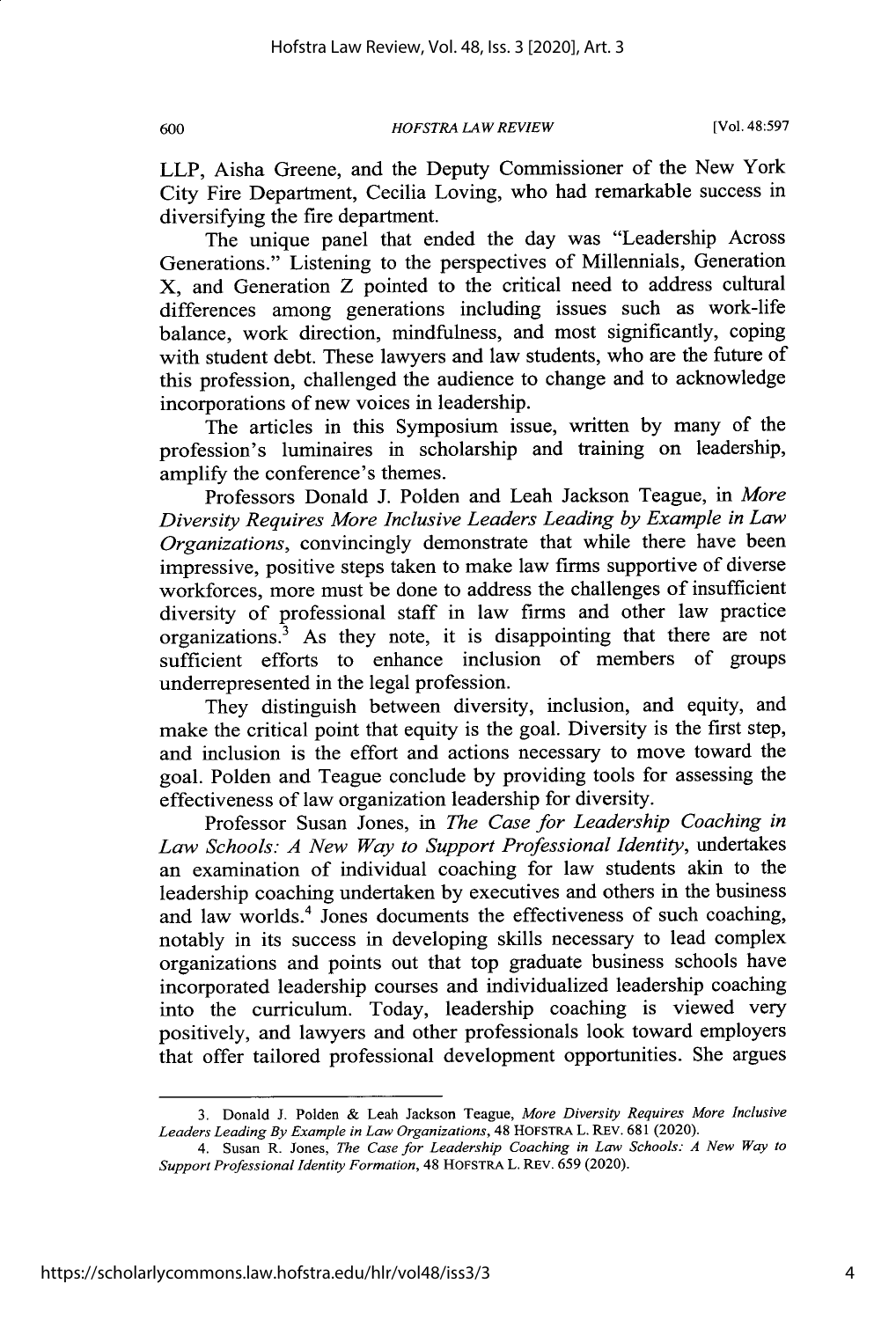that such coaching in law school would aid the development of student attorneys' professional identity formation and critical thinking skills, support diversity equity and inclusion, prepare students for changemaking, and help them navigate the new economy as well as support their sense of well-being. She makes a strong case to advance leadership coaching in law schools.

Professor Neil Hamilton, in *Fostering and Assessing Law Student Teamwork and Team Leadership Skills,* provides an excellent step-by-step guide for law schools to provide students with effective education in skills essential for effective leadership: essential teamwork skills.<sup>5</sup> Hamilton provides detailed analysis of the current work of the law academy and the progress of many law schools in adopting learning outcomes to advance such team leadership.

His article outlines the next steps that competency-based education requires for a law school to implement a teamwork and team leadership learning outcome and provides a stage development model for law student teamwork and team leadership skills along with a thorough explanation of how such a model can be used in the curriculum.

Finally, Professor Deborah L. Rhode, author of the influential book, Lawyers as Leaders,<sup>6</sup> provides us with an engaging and important reflection upon leadership in action in *Lessons from Iconic Leaders: Thurgood Marshall and Nelson Mandela*.<sup>7</sup> Rhode explores the biographies and work of these two remarkable leaders who made weighty contributions to social justice. She draws broader lessons about the qualities underlying their effective leadership including integrity, courage, sacrifice, judgment, commitment, empathy, emotional intelligence, and humility.<sup>8</sup>

*<sup>5.</sup>* Neil Hamilton, *Fostering and Assessing Law Student Teamwork and Team Leadership Skills,* 48 HOFSTRA L. REV. **619** (2020).

**<sup>6.</sup>** DEBORAH L. RHODE, LAWYERS As LEADERS **(2013).**

**<sup>7.</sup>** Deborah L. Rhode, *Lessons from Iconic Leaders: Thurgood Marshall and Nelson Mandela,* 48 HOFSTRA L. REV. **705** (2020).

**<sup>8.</sup>** These Articles amplify the enthusiasm and energy generated at the conference to continue these conversations and develop concrete plans to move forward. This includes developing resource materials for law schools, ongoing conferences and programs and vehicles for effective communication. To access some conference materials, see *Leading Differently Across Difference: A National Conference on Training Lawyers as Leaders,* FREEDMAN **INST.,** https://freedmaninstitute.h ofstra.edu/events/leading-differently-across-difference-a-national-conference-on-training-lawyers-as -leaders (last visited May **18,** 2020). We look forward to the continuation of this work.